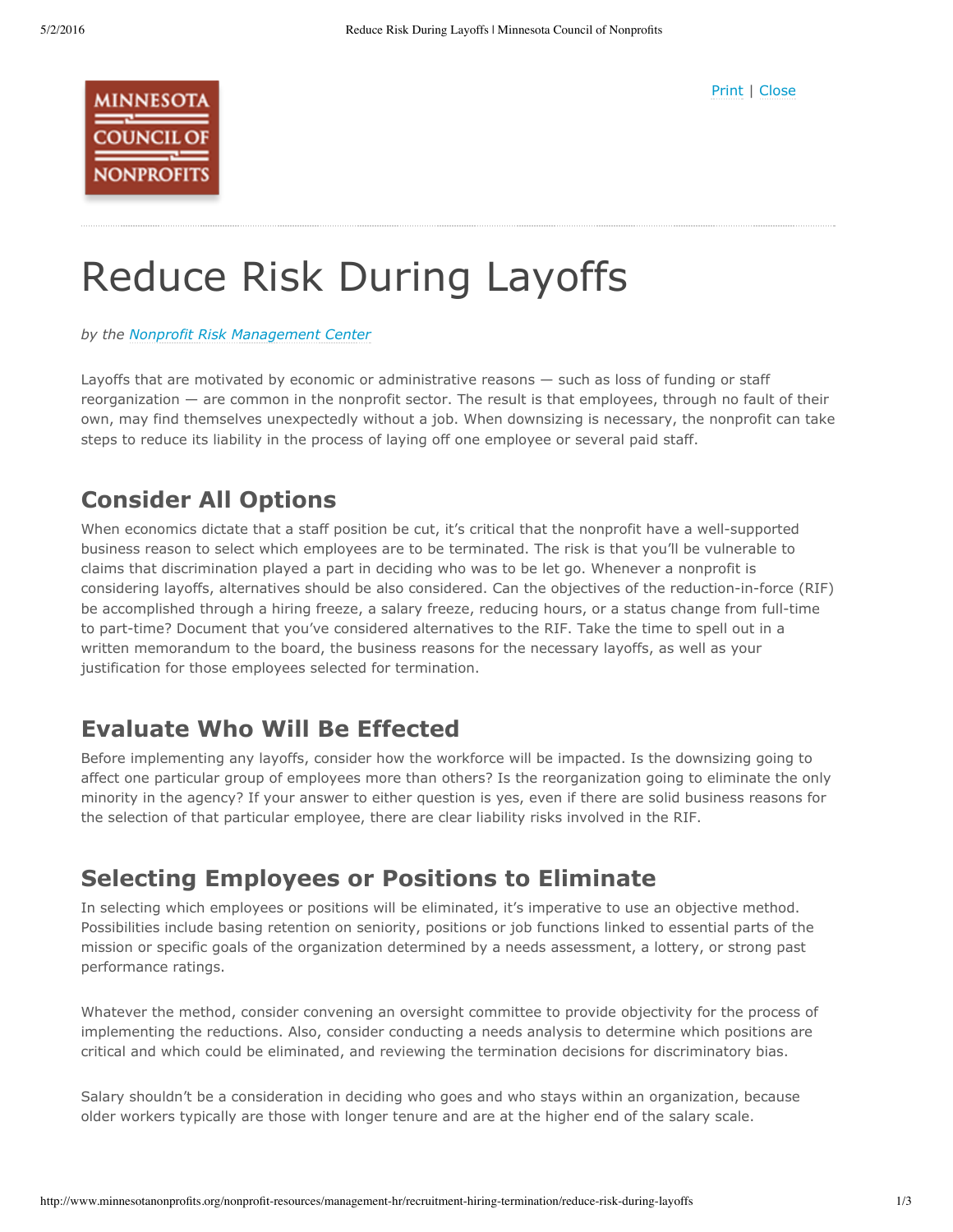# **Reducing the Risk of Facing a Lawsuit**

Nonprofits can reduce the risks of facing a lawsuit in a number of ways. First, consider asking for voluntary resignations from employees. Also, take time to identify ways to support employees who will be let go. If the current policies prohibit use of the nonprofit's equipment for personal reasons, consider relaxing these rules and allowing employees who will be laid off the opportunity to use equipment to prepare resumes or search job notice websites. Review the reference giving policy. If the organization does not give references, consider changing the policy and using a reference form. A reference form is a document that serves as a written reference. It is a great service to departing employees to ensure that they will be able to provide a reference to prospective employers. It may even be worthwhile to negotiate a severance package in exchange for a signed release and waiver of claims against your organization. Although a release will cost something, it can be an important step to reduce the possibility of a suit.

#### **Communicating with Staff**

It's critical to communicate to the staff the reason for the downsizing. Management or the board should share the economic realities of the situation with the staff, and explain the business justification for the reorganization or downsizing. They might explain that the downsizing is being carried out reluctantly and only after efforts have been taken to avoid such as result. If possible, make an effort to network with other nonprofits in the community to identify alternative new positions for those being let go.

### **Federal and State Laws that Affect Downsizing**

In severe downsizing situations, such as a nonprofit closing its doors, the federal Worker Adjustment and Retraining Notification Act (WARN Act) or a similar state law may apply. WARN only applies to those nonprofits with 100 or more full- or part-time employees, who, in aggregate, work at least 4,000 hours per week. WARN requires employers to give employees 60 days advance notice when 50 or more employees will be terminated, if that constitutes one third of the workforce (or when 500 or more employees will be laid off). By law in Minnesota, a nonprofit must immediately notify employees in writing when a petition for bankruptcy is filed.

### **Softening the Blow of Termination**

Because layoffs are often unexpected and not the employee's fault, many nonprofit employers offer separation pay when termination is a result of economic necessity. There is a risk in having such a policy as a standard procedure because in cases where a severe shortfall necessitates layoffs, there may not be sufficient funding to cover all of the separation payments.

While softening the blow of a layoff can be a good idea, rather than codifying separation pay in personnel policies, it's better to offer separation pay as funding allows. An alternative is to clearly state in policy language that separation pay will be offered "at the discretion of the board, as funding permits."

## **Preparing an Organization for Layoffs**

Begin by reading the nonprofit's handbook, noting any policies that might lessen the right to conduct a reduction-in-workforce or specify how RIFs are to occur. Also review all written policies given to employees.

Instruct management not to make promises that they can't keep, such as there won't be any layoffs or that everyone's job is safe. Employees who feel that they've been misled or lied to are more likely to sue.

Before considering hiring younger workers who have needed skills to replace older employees who don't posses these skills, offer to retrain the older workers in new skills and document that offer.

Never use a layoff process as a way around terminating poor performers. RIFs are not an alternative to terminating someone for poor performance or gross misconduct. A layoff process should never be used for this purpose.